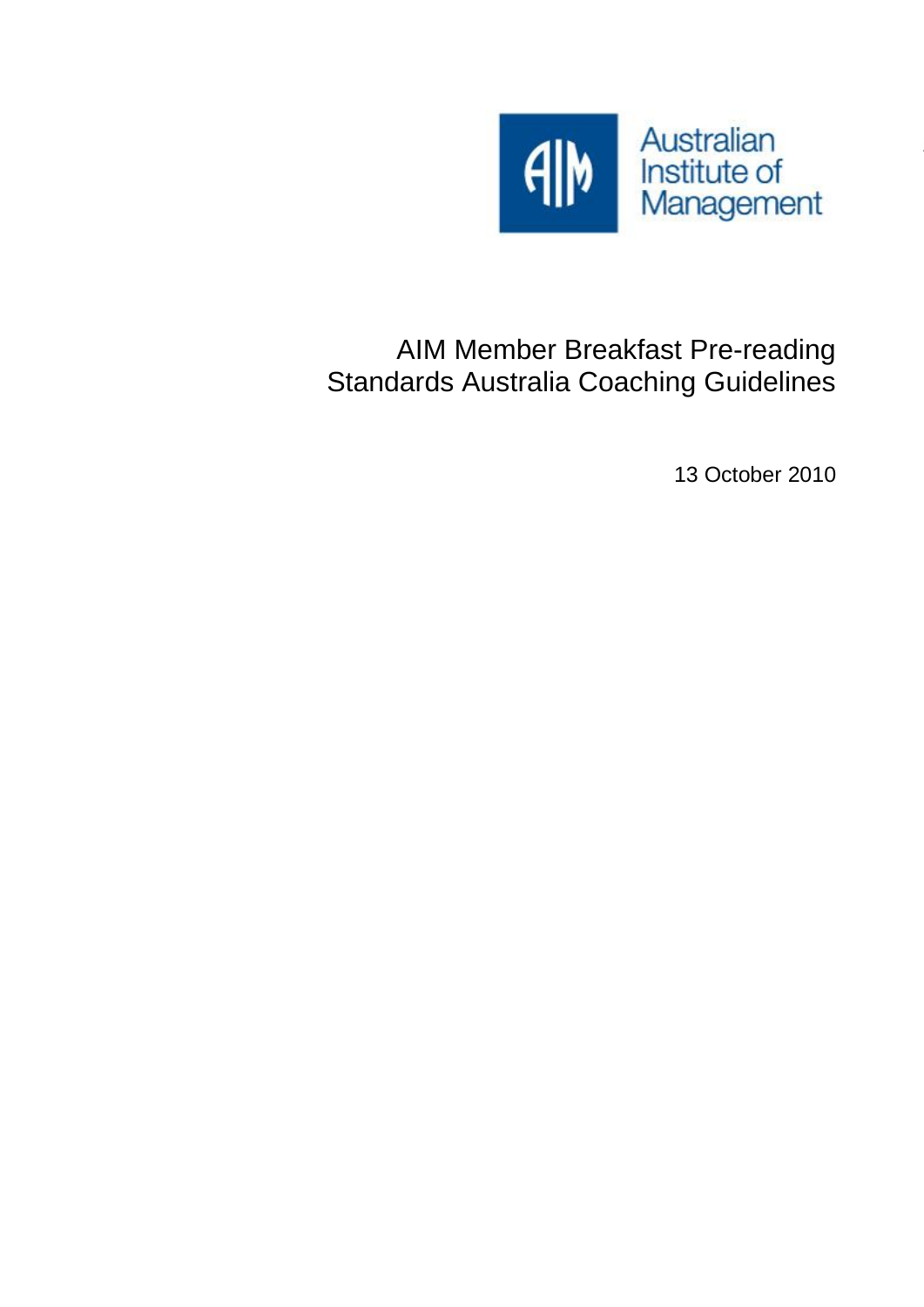## **Introduction**

This Pre-reading contains:

- (a) A summary of the content of each chapter contained in the Standards Australia Coaching Guideline;
- (b) A brief overview of the purpose/context of the Standards Australia Coaching Guideline
- (c) A brief overview of the journey and the engagement process of the working group [Standards Australia Coaching Committee]

## **(a) What does the Standards Australia Coaching Guideline cover?**

A Summary of each Chapter is outlined below:

#### **1. Chapter 1: Scope of the Guideline**

This section defines organisational coaching as any coaching that is provided by a formally designated coach and conducted within organisational settings for the purpose of improving clients' job- related skills, job performance or work-related personal development.

This handbook does not cover:

- The use of generic coaching skills by other managers or other professions  $\bullet$
- Mentoring
- Team and group coaching  $\bullet$

#### **2. Chapter 2: Key terms and definitions**

This section defines the key terms and language conventions adopted by the handbook.

Important definitions and conventions include:

- Coaching and its many subtypes
- The use of terms such as Profession and Professional
- Types of evidence
- Consulting, training and mentor

#### **Chapter 3: The Coaching Context**

This sections seeks to set coaching in its context. This includes:

**History**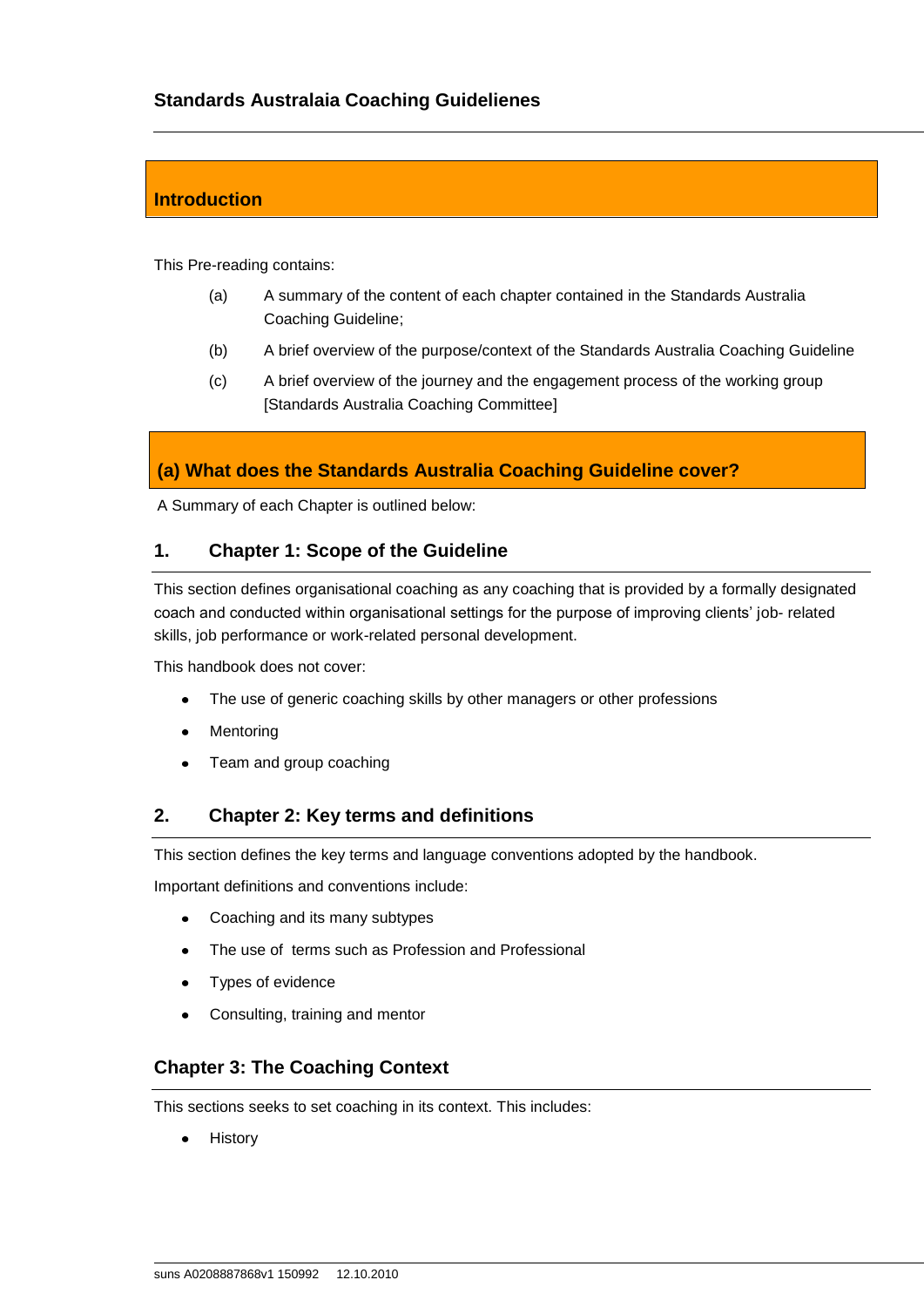- Use in organisations
- Background and training of coaches
- Who receives coaching and why
- Who is involved in coaching relationships

## **3. Chapter 4: Defining coaching in organisations**

This important section defines coaching and its relationship to other types of organisational change methodologies. Eg. training, mentoring, counselling, consulting. There are many ways of identifying different types of coaching. Each carries different implications for how skills and knowledge should be identified. This section defines the taxonomy of coaching used in this handbook to identify knowledge bases and competencies of coaches. It describes; skills, performance, developmental and remedial coaching.

## **4. Chapter 5: Coaching knowledge and competencies**

This section seeks to outline:

- The generic skills and knowledge common to all types of coaching
- The knowledge and competencies required for coaching aimed at specific types of outcomes
- Principles for assessing appropriateness of skills and competency in specialist areas of coaching.

Importantly this section also lays out the principles we believe are important in identifying, creating and testing knowledge and skills distinguishes between belief based and evidence based practice. It

acknowledges the importance of practical experience, critical reflection and research.

#### **5. Chapter 6: Training and CPD**

This section discusses what basic coach training should include and covers:

- Understanding and using the evidence base.  $\bullet$
- Basic communication and professional helping skills.
- Case conceptualisation and intervention development.
- Reflective practice.
- Ethical practice and boundary management.
- Ongoing professional development is critical
- Regular structured reflective practice including:
- Formal and informal education
- Supervision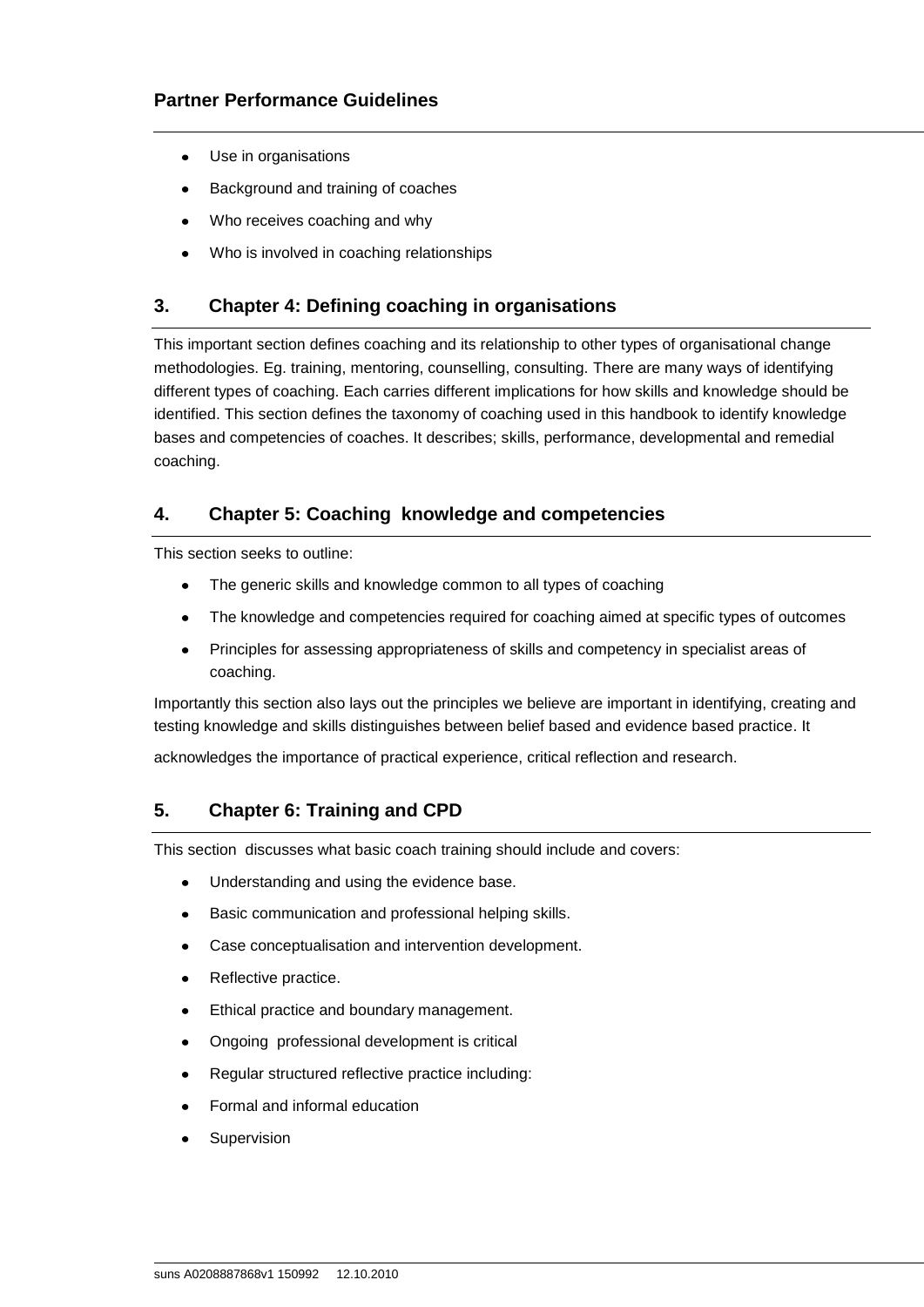## **6. Chapter 7: The client-coach relationship**

This section emphasises the importance of the client-coach relationship. While recognising the multiple responsibilities and relationships in coaching engagements, the coach's primary focus must be on the needs and wellbeing of the coachee.

Topics covered in this section include:

- **Contracting**
- Importance and limits of confidentiality
- Logistical processes
- The use of assessment and evaluation instruments
- Mental health and referral

## **7. Chapter 8: Evaluating the coaching engagement**

Evaluation efficacy is an important part of evidence based practice. This section outlines:

Principles for designing and implementing evaluations including:

- Common models of evaluation
- Selection and use of instruments.
- Ethical implications of evaluation (including intended and unintended consequences )

## **8. Chapter 9: Ethics**

This section outlines the key areas that should be included in coaches codes of ethical practice.

A comparison of common codes of coaching ethics is provided in Appendix A

## **9. Chapter 10: Purchasing coaching**

This section was written by purchasers for purchaser of coaching. It focuses on the establishment and management of coaching programmes from a corporate perspective.

Topics covered include.

- Setting up coaching for an individual and or an organisation  $\bullet$
- Selecting coaches
- Matching the individual with the coach
- Stakeholder roles and responsibilities
- **Contracting**  $\bullet$

A case study is provided in Appendix B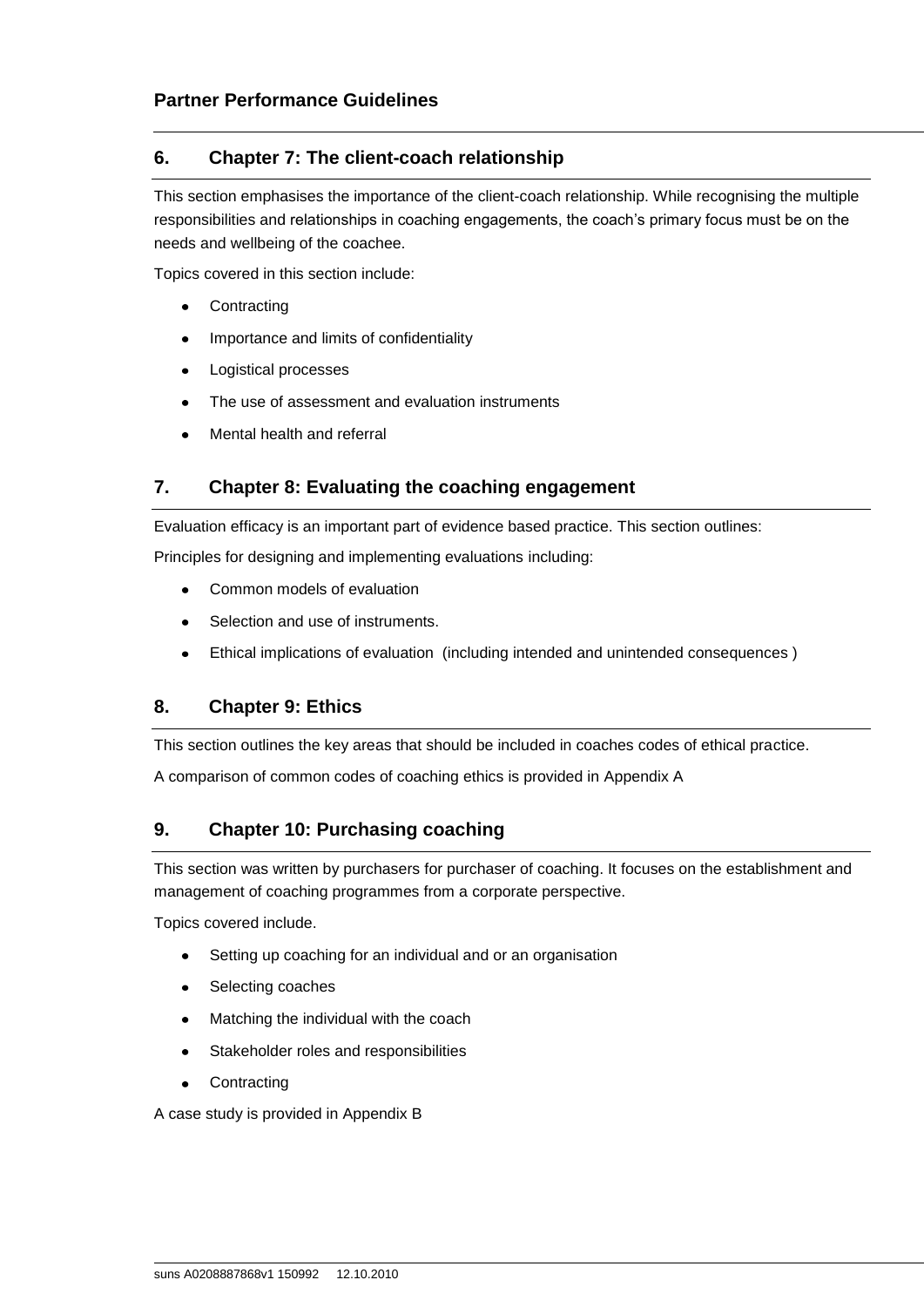#### **10. Chapter 11: Providers of coaching**

This section is written by organisation based providers of coaching services. It seeks to provide practical advise about common issues in the establishment and management of coaching engagements in organisations, including:

- Range of providers
- The importance of the coachee, organisation and coach relationship
- Contracting and confidentiality
- Multi-stakeholder conversations
- Recruitment and ongoing professional development of coaches
- The coach-coachee working alliance
- Delivery, reporting and evaluation
- Account and project management
- Referral fees and written endorsements

#### **11. Chapter 12: Conclusion**

The conclusion and reprises of some of the key interpretive principles are contained in this section.

#### **12. Appendices**

The Appendices includes:

- Summary of ethical codes relevant to coaching  $\bullet$
- Coaching in Energy Australia—a case study
- Sample coaching contracts—comparison of elements
- References

## **(b) A brief overview of the purpose/context of the Standards Australia Coaching Guidelines**

Key stakeholders have expressed a need for clarity regarding qualifications, processes and standards of practice. These stakeholders include:

- $\bullet$ Major purchasers
- Coaches and coaching industry bodies
- Coach training organisations  $\bullet$

The Coaching Guideline is designed to be used by all stakeholders: